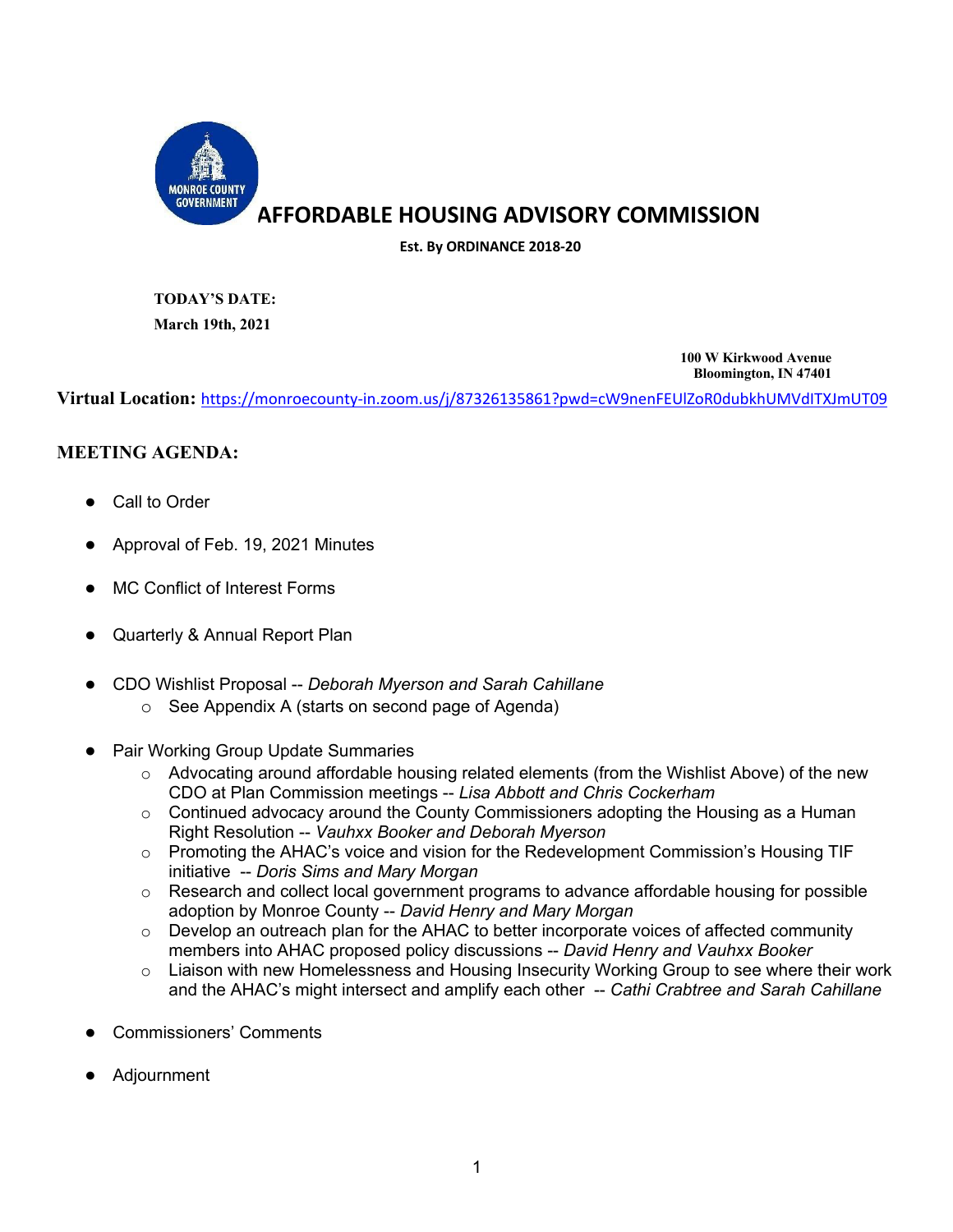# **APPENDIX A**

# **MC Affordable Housing Advisory Commission CDO Wishlist**

Last updated: 3/15/2021

# **What are the Desired Housing Outcomes?**

To determine the optimal updates to residential zoning in the Monroe County Consolidated Development Ordinance, is important to identify the desired housing outcomes. Updating Monroe County's land use controls offers an important opportunity to promote racially and economically inclusive development and to eliminate exclusionary zoning.

Another way of thinking about this is to consider: is the Monroe County housing market functioning appropriately to meet the needs of current and future residents? Specifically:

- Is the housing market producing enough additional housing to meet increased demand, as driven by population and job growth? Monroe County should evaluate current housing stock and determine the future housing needs of the growing community and economy.
- Within the county, is new housing being built in the locations where people most want to live?
- Does the market provide a diverse range of housing choices that match household budgets, size, and other characteristics?

In the absence of regulatory barriers or other frictions that impede the market, housing stock should adjust to changes in demand to meet all these conditions.

## *Housing Options in Urbanized Areas*

Most people who live in Monroe County live in urban areas. The urbanizing area of Monroe County--which is the area just beyond the city limits--is a relatively small amount of land but is the fastest growing part of the county in terms of population growth.

Yet, 80% of all new homes built in unincorporated Monroe County since 2015 have been single family detached homes. This urbanized area is where zoning really needs to change so that neighborhoods can readily accommodate a more diverse range of housing choices. Otherwise, large lot single-family subdivisions are just going to keep eating up the less urban parts of the county.

## *Housing Affordability*

County leaders can encourage affordable housing development by recognizing housing affordability as a key priority for the well-being of residents and for economic development. The county can then work with community and business leaders to weave affordable housing incentives and regulations into zoning and land use policies, thereby ensuring future housing needs are met.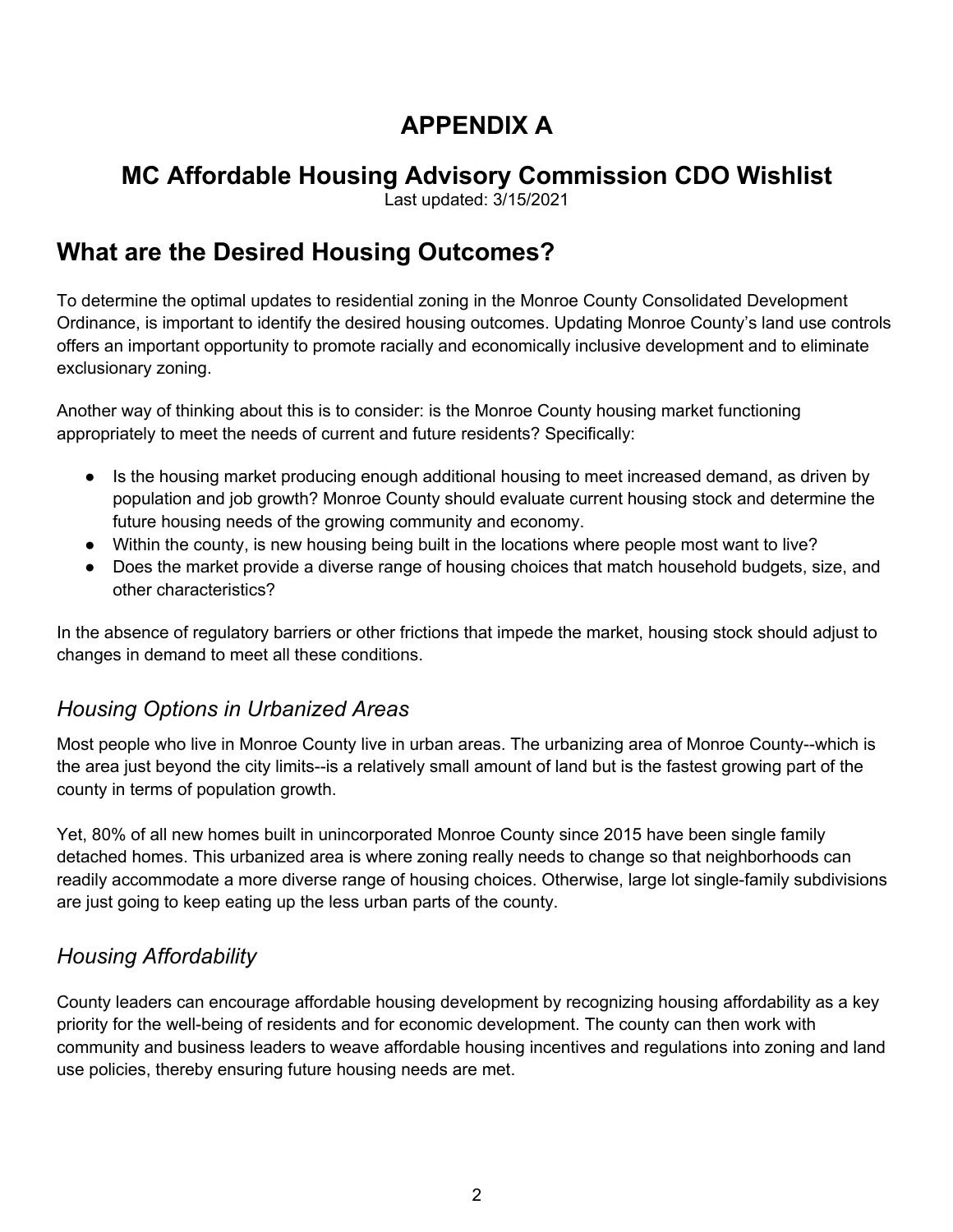# **CDO Policy Considerations**

## *Overlay Zone*

An overlay zone is a special type of zoning district with additional requirements for properties in that area. This zone is "laid over" one or more existing zoning districts, meaning that the requirements for the overlay zone apply to portions of multiple zones, or to just a portion of one zone. Counties use these zones to require the development or preservation of affordable housing in a specific area.

## *Form-Based Code*

Form-based codes establish regulations for the physical structure and form of a building, rather than its specific use. Counties can use form-based code to encourage mixed-income communities, since it can allow developers to build higher-density units next to lower-density ones. For example, a neighborhood zoned with form-based code could have a mix of single family homes, duplexes and fourplexes throughout, and still look uniform.

## *Tiny Homes*

Include an option for small lots for tiny homes and/or multiple 3-4 tiny homes on a standard lot in the urbanizing area with sanitary sewer access. (These would need to be tiny homes with foundations since those without foundations are regulated as RVs.)

## *Accessory Dwelling Units*

Allow accessory dwelling units by right in established neighborhoods with sanitary sewer as well as undeveloped or underdeveloped sites in urbanizing areas.

## *Regulatory Authority*

Use authority over the creation of subdivisions, density regulations and the timing of development to foster affordable housing development.

- Provide density bonuses to incentivize developers to build units at a higher density if they build units that are affordable for low-income residents.
- Allow for smaller subdivisions or reduced setback or lot size requirements so residents who prefer to purchase less land with a home can do so.
- Eliminate parking minimums. This lowers construction costs by allowing the market to decide optimal parking provisions for residents.
- Review zoning codes to ensure that regulations do not interfere with the by-right production of cooperatively-owned housing.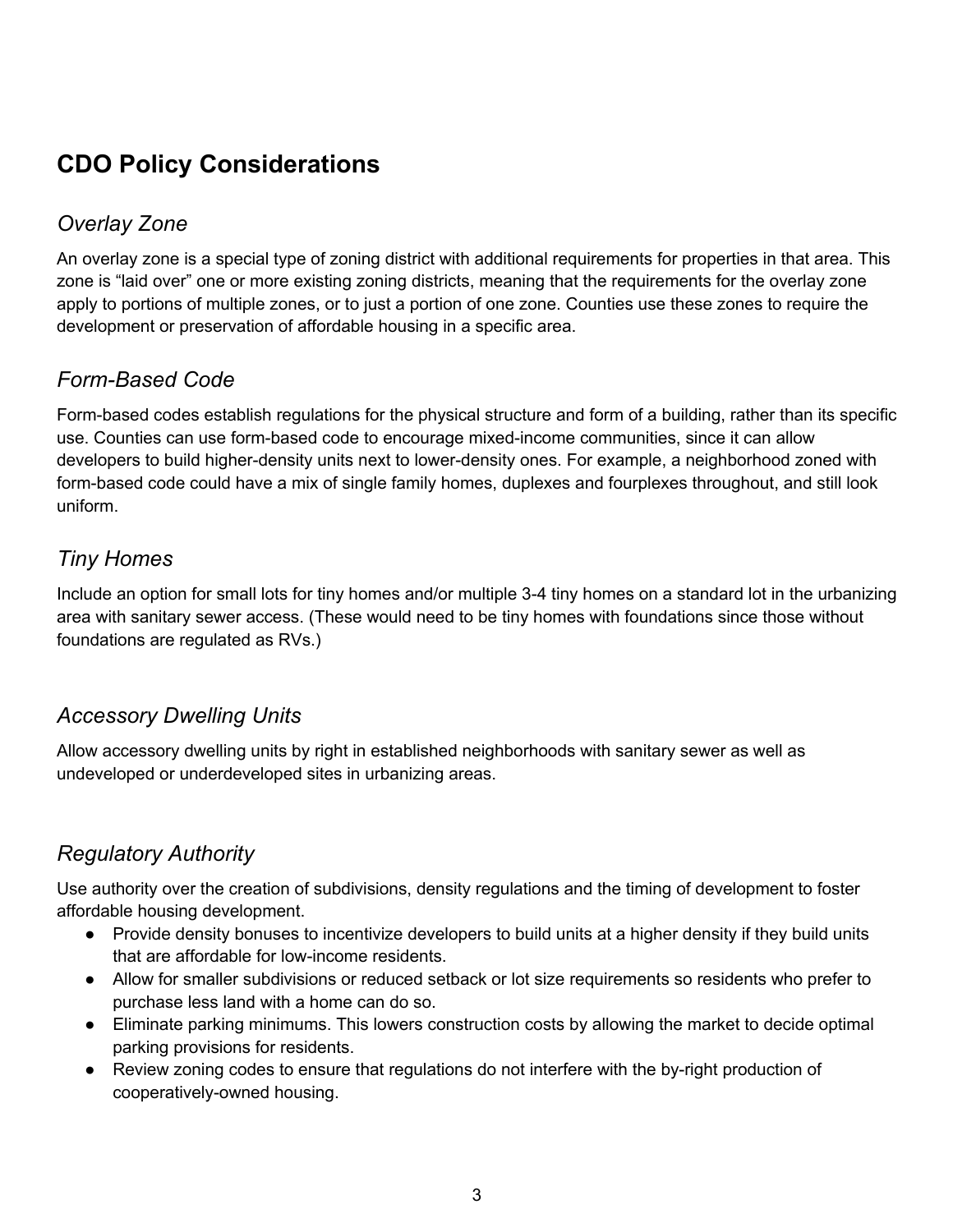## *Expedited Review*

Streamline review processes as an incentive for affordable housing proposals that meet needs identified by the county.

## *Provide Incentives For Affordable Housing Development*

Incentives may include fee waivers or tax abatements.

## *Allow Housing Diversity*

Permit mid-scale housing such as duplexes and townhouses to be built by-right in urbanizing areas (i.e., does not require discretionary approval from staff or elected officials), as is the norm for most single-family homes.

### *Leverage Publicly-Owned Land*

Encourage the production of affordable housing units by assessing the land that the county owns and making it available for rental or for-sale residential development are targeted price points.

Offer publicly owned land via a request for proposals (RFP) process, providing clear and comprehensive site information in the RFP to enable developers and subcontractors to estimate fees and bid on projects accurately.

# **Final Notes**

Some local governments are starting to address fair housing considerations as part of zoning codes. The CDO offers an opportunity for Monroe County to pursue this option.

Other housing needs:

- Establish a housing trust fund administered by the county itself (not the Community Foundation). Streamline application requirements.
- Establish a fund to provide counseling, legal assistance, and financial assistance as part of eviction prevention programs.